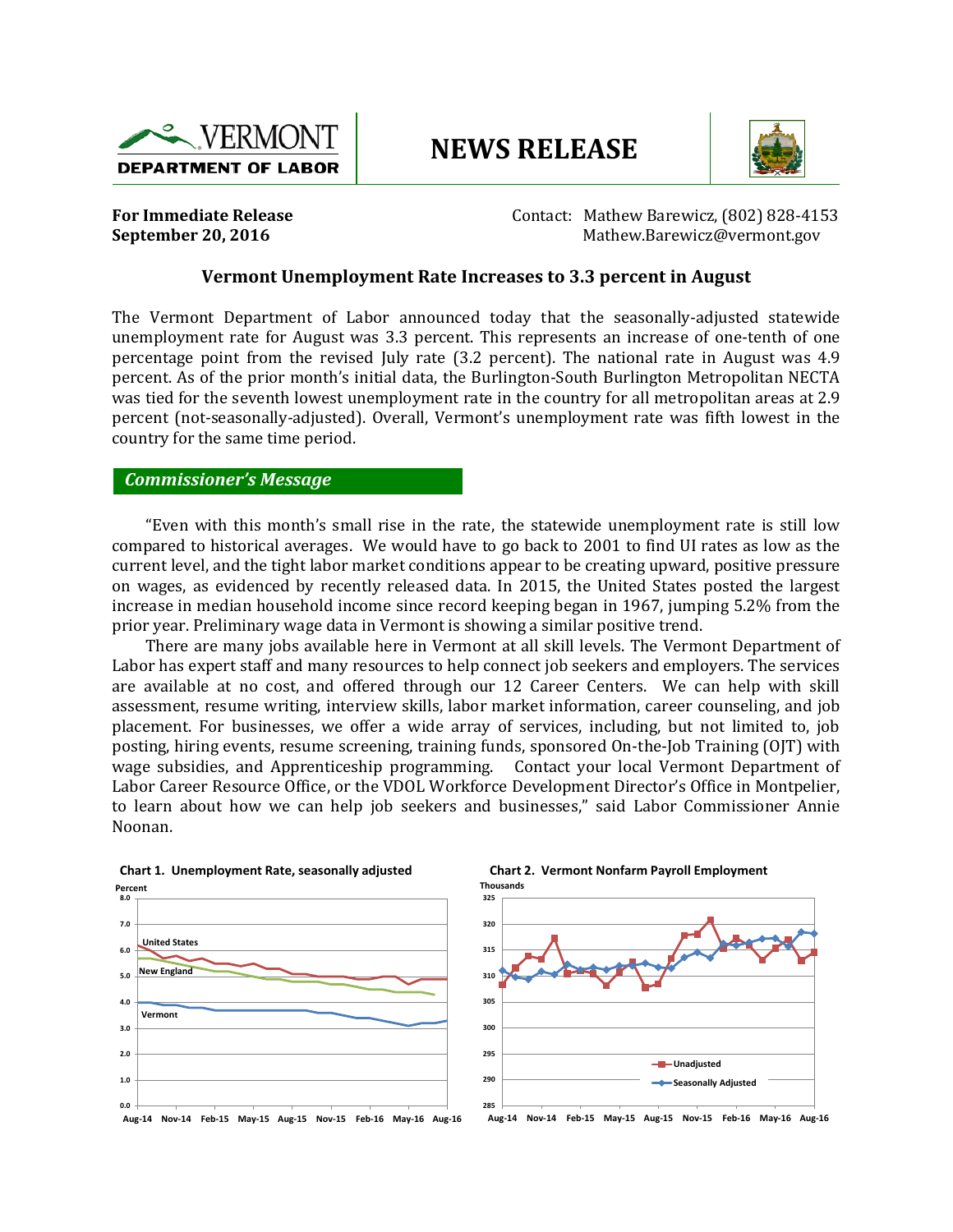### *State of Vermont Overview*

The Vermont seasonally-adjusted unemployment rate increased by one-tenth of one percentage point in August to at a statewide average of 3.3 percent. The comparable United States rate is 4.9 percent which experienced no change from the revised July estimate. The seasonally-adjusted Vermont data for August show the Vermont civilian labor force decreased by 50 from the prior month's revised estimate. The number of employed decreased by 250 and the number of unemployed increased by 200. None of the over-the-month changes were statistically significant in the seasonally-adjusted series.

The August unemployment rates for Vermont's 17 labor market areas ranged from 2.7 percent in White River Junction to 4.7 percent in Derby (note: local labor market area unemployment rates are not seasonally-adjusted). For comparison, the August unadjusted unemployment rate for Vermont was 3.3 percent which reflects a decrease of one-tenth of one percentage point from the revised unadjusted July level and a decrease of three-tenths of one percentage point from a year ago.

## *Analysis of Job Changes by Industry*

#### **Not-Seasonally-Adjusted**

The preliminary 'not-seasonally-adjusted' jobs estimates for August show an increase of 1,600 jobs when compared to the revised July numbers. There was a decrease of 100 jobs between the preliminary and the revised July estimates due to the inclusion of more data. The monthly increase seen in the August numbers was attributable to the seasonal nature of Local Government Education. The broader economic trends can be detected by focusing on the over-the-year changes in this data series. As detailed in the preliminary 'not-seasonally-adjusted' August data, Total Private industries have increased by 5,100 jobs (2.0 percent) and Government (including public education) employment has increased by 1,000 jobs (2.1 percent) in the past year.

#### **Seasonally-Adjusted**

The seasonally-adjusted data for August reports a decrease of 300 jobs from the revised July data. As with the 'not-seasonally-adjusted' data, this over-the-month change is from the revised July numbers which experienced a 200 job decrease from the preliminary estimates. The seasonallyadjusted over-the-month changes in August were mixed at the sectorial level. Those with a notable percent increase include: Leisure and Hospitality (+900 jobs or +2.4%), Federal Government (+100 jobs or  $+1.4\%$ ) and Manufacturing  $(+300$  jobs or  $+1.0\%$ ). Industries with a notable percent decrease include: Local Government (-900 jobs or -2.9%), Education and Health Services (-800 jobs or -1.2%) and Other Services (-100 jobs or -1.0%).

**The Unemployment and Jobs Report for September is scheduled to be released on Friday, October 21, 2016 at 10:00 a.m.**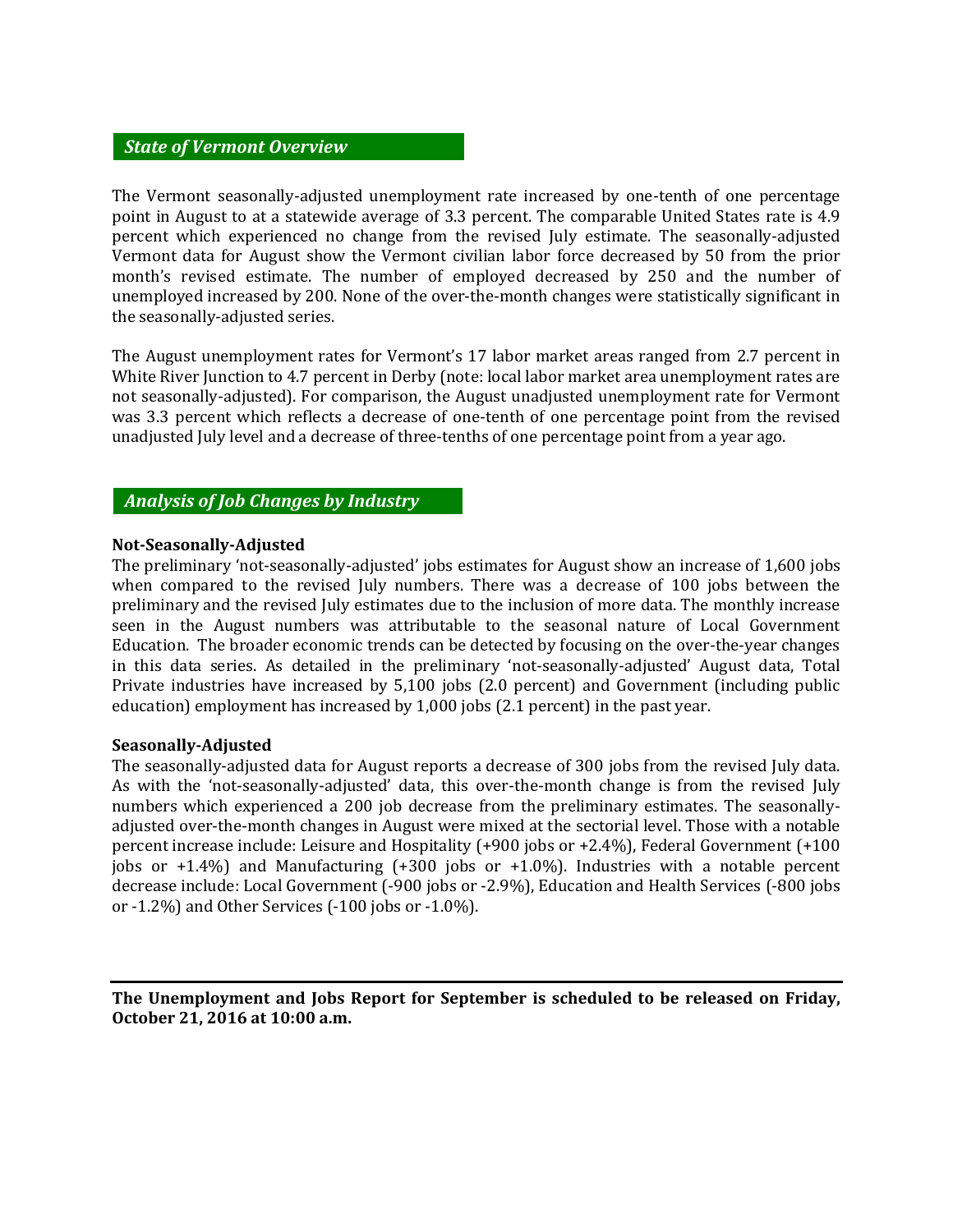# **Table 1. Vermont Labor Force Estimates,** seasonally adjusted

|                                                                                                    |         |         |         |        | Change From: |  |  |  |
|----------------------------------------------------------------------------------------------------|---------|---------|---------|--------|--------------|--|--|--|
|                                                                                                    | August  | July    | August  | July   | August       |  |  |  |
|                                                                                                    | 2016    | 2016    | 2015    | 2016   | 2015         |  |  |  |
| Civilian Labor Force                                                                               | 346,200 | 346,250 | 343,950 | -50    | 2,250        |  |  |  |
| Employed                                                                                           | 334,750 | 335,000 | 331,250 | $-250$ | 3,500        |  |  |  |
| Unemployed                                                                                         | 11,450  | 11,250  | 12,650  | 200    | $-1,200$     |  |  |  |
| Unemployment Rate (%)                                                                              | 3.3     | 3.2     | 3.7     | 0.1    | $-0.4$       |  |  |  |
| Vermont's labor force, employment and unemployment statistics are produced from a combination of a |         |         |         |        |              |  |  |  |
| Statewide survey of households and statistical modeling. The data are produced by the Local Area   |         |         |         |        |              |  |  |  |

Statewide survey of households and statistical modeling. The data are produced from a combination of a<br>Statewide survey of households and statistical modeling. The data are produced by the Local Area<br>Unemployment Statistic Unemployment Rate (%) 3.3 3.2 3.7 0.1 -0.4<br>Vermont's labor force, employment and unemployment statistics are produced from a combination of a<br>Statewide survey of households and statistical modeling. The data are produced b Labor Statistics (www.bls.gov/lau) and the Vermont Department of Labor (www.vtlmi.info/labforce).

## **VERMONT LABOR FORCE AND UNEMPLOYMENT**

LABOR MARKET AREAS BY RESIDENCE (Not Seasonally Adjusted) August 2016 Estimates

## **Table 2. Vermont Labor Market Areas, Labor Force Estimates**

|                                | August 2016             | Unemployment Rate <sup>2</sup> (%) |            |        |          |        |
|--------------------------------|-------------------------|------------------------------------|------------|--------|----------|--------|
| Labor Market Area <sup>1</sup> | Civilian<br>Labor Force | Employed                           | Unemployed | Aug-16 | $Jul-16$ | Aug-15 |
| <b>Vermont Total</b>           | 348,750                 | 337,250                            | 11,500     | 3.3    | 3.4      | 3.6    |
| Barre-Montpelier               | 25,700                  | 24,950                             | 750        | 3.0    | 3.2      | 3.3    |
| Bennington                     | 11,150                  | 10,650                             | 500        | 4.4    | 4.6      | 4.8    |
| <b>Brattleboro</b>             | 22,500                  | 21,750                             | 750        | 3.3    | 3.4      | 3.7    |
| Burlington-South Burlington    | 127,400                 | 123,850                            | 3,550      | 2.8    | 2.9      | 3.0    |
| Derby                          | 12,650                  | 12,050                             | 600        | 4.7    | 4.9      | 5.0    |
| Highgate                       | 10,350                  | 10,000                             | 350        | 3.3    | 3.6      | 3.7    |
| Manchester                     | 11,750                  | 11,350                             | 450        | 3.7    | 3.7      | 3.9    |
| Middlebury                     | 19,050                  | 18,400                             | 650        | 3.5    | 3.5      | 3.7    |
| Morristown-Waterbury           | 17,550                  | 16,900                             | 650        | 3.6    | 3.8      | 3.9    |
| Newbury                        | 2,950                   | 2,850                              | 100        | 3.0    | 3.4      | 3.3    |
| Northfield-Waitsfield          | 6,850                   | 6,600                              | 250        | 3.6    | 4.0      | 3.8    |
| Randolph                       | 7,400                   | 7,150                              | 250        | 3.5    | 3.7      | 3.7    |
| Rutland                        | 21,900                  | 21,050                             | 850        | 3.8    | 3.9      | 4.3    |
| Springfield                    | 10,600                  | 10,200                             | 400        | 3.6    | 3.9      | 3.8    |
| St. Johnsbury                  | 13,600                  | 13,000                             | 600        | 4.3    | 4.5      | 4.6    |
| White River Junction           | 20,200                  | 19,650                             | 550        | 2.7    | 2.8      | 3.0    |
| Woodstock                      | 3,900                   | 3,750                              | 150        | 3.6    | 4.0      | 4.2    |

not seasonally adjusted

<sup>1</sup>The area names above are common language titles; for official names of areas including encompassing cities and towns please refer to the Vermont Labor Market Area map (http://www.vtlmi.info/lmadef2015.pdf).

<sup>2</sup>Rate is the unrounded estimates for the number of unemployed divided by total labor force, expressed as a percent.

Source: Local Area Unemployment Statistics Program (LAUS) produced by the Vermont Department of Labor (www.vtlmi.info/labforce.cfm) in cooperation with the U.S. Bureau of Labor Statistics (www.bls.gov/lau).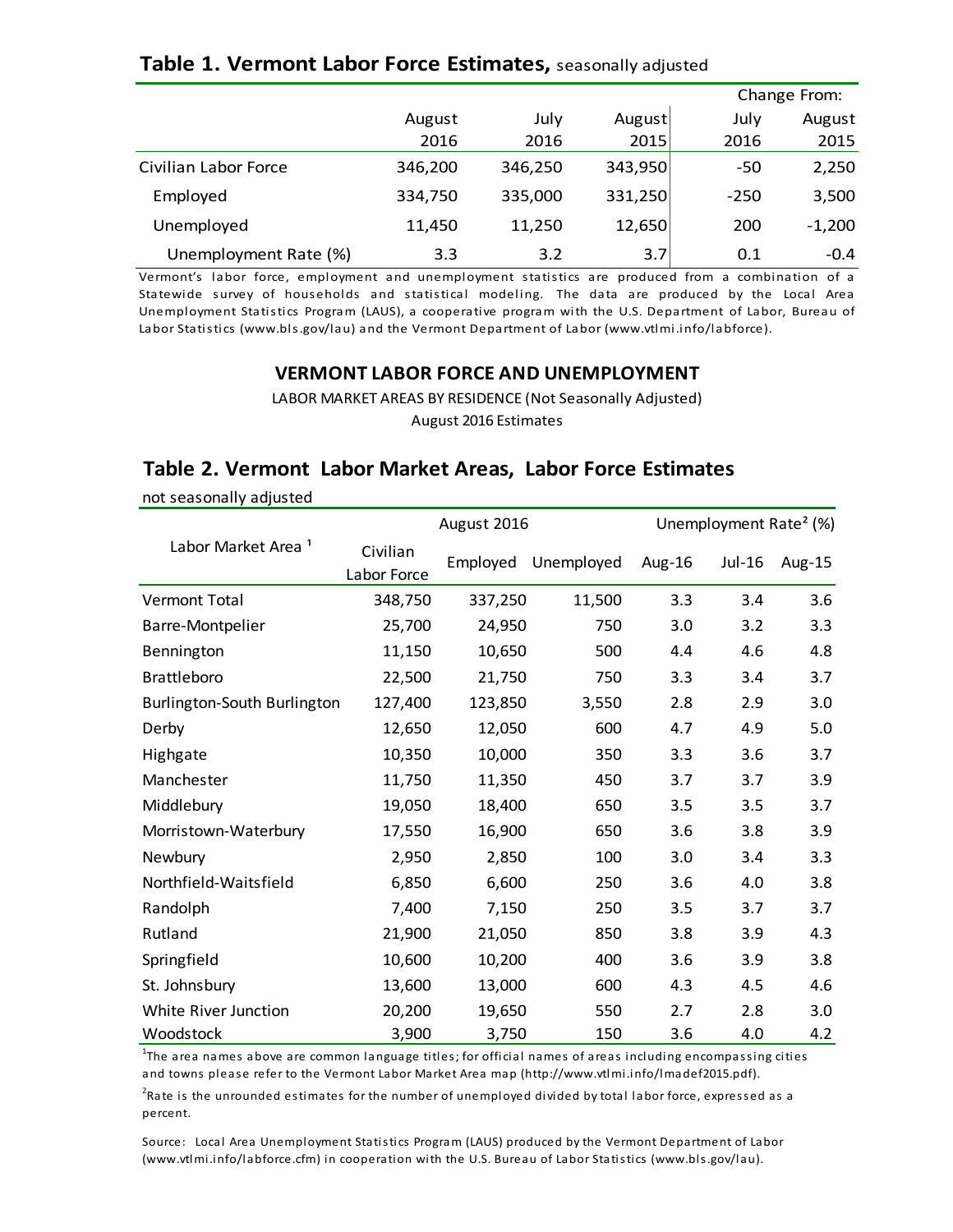| <b>NAICS Industry</b>                         | Aug-16 | Jul-16  | Aug-15  | Change From: |        | % Change From: |        |
|-----------------------------------------------|--------|---------|---------|--------------|--------|----------------|--------|
|                                               | Prelim | Revised | Revised | $Jul-16$     | Aug-15 | Jul-16         | Aug-15 |
| Statewide, Total Nonfarm <sup>1</sup>         | 318.2  | 318.5   | 311.7   | $-0.3$       | 6.5    | $-0.1$         | 2.1    |
| <b>Total Private</b>                          | 261.2  | 260.7   | 255.8   | 0.5          | 5.4    | 0.2            | 2.1    |
| Mining, Logging and Construction              | 16.4   | 16.3    | 15.9    | 0.1          | 0.5    | 0.6            | 3.1    |
| Mining & Logging                              | 0.8    | 0.8     | 0.8     | 0.0          | 0.0    | 0.0            | 0.0    |
| Construction                                  | 15.6   | 15.5    | 15.1    | 0.1          | 0.5    | 0.6            | 3.3    |
| Manufacturing                                 | 30.6   | 30.3    | 30.8    | 0.3          | $-0.2$ | 1.0            | $-0.6$ |
| Durable Goods                                 | 19.4   | 19.2    | 19.5    | 0.2          | $-0.1$ | 1.0            | $-0.5$ |
| Non-Durable Goods                             | 11.2   | 11.1    | 11.3    | 0.1          | $-0.1$ | 0.9            | $-0.9$ |
| Trade, Transportation and Utilities           | 56.0   | 56.1    | 55.3    | $-0.1$       | 0.7    | $-0.2$         | 1.3    |
| <b>Wholesale Trade</b>                        | 9.5    | 9.4     | 9.3     | 0.1          | 0.2    | 1.1            | 2.2    |
| <b>Retail Trade</b>                           | 38.2   | 38.4    | 37.8    | $-0.2$       | 0.4    | $-0.5$         | 1.1    |
| Trans., Warehousing & Utilities               | 8.3    | 8.3     | 8.2     | 0.0          | 0.1    | 0.0            | 1.2    |
| <b>Financial Activities</b>                   | 12.2   | 12.2    | 12.0    | 0.0          | 0.2    | 0.0            | 1.7    |
| Finance & Insurance                           | 9.2    | 9.2     | 9.0     | 0.0          | 0.2    | 0.0            | 2.2    |
| Real Estate, Rental & Leasing                 | 3.0    | 3.0     | 3.0     | 0.0          | 0.0    | 0.0            | 0.0    |
| <b>Professional and Business Services</b>     | 27.8   | 27.6    | 27.5    | 0.2          | 0.3    | 0.7            | 1.1    |
| <b>Professional &amp; Technical Services</b>  | 14.5   | 14.4    | 14.2    | 0.1          | 0.3    | 0.7            | 2.1    |
| <b>Administrative &amp; Waste Services</b>    | 11.2   | 11.1    | 11.0    | 0.1          | 0.2    | 0.9            | 1.8    |
| <b>Education and Health Services</b>          | 65.6   | 66.4    | 63.1    | $-0.8$       | 2.5    | $-1.2$         | 4.0    |
| <b>Private Educational Services</b>           | 13.4   | 13.8    | 13.1    | $-0.4$       | 0.3    | $-2.9$         | 2.3    |
| <b>Health Care &amp; Social Assistance</b>    | 52.2   | 52.6    | 50.0    | $-0.4$       | 2.2    | $-0.8$         | 4.4    |
| Leisure and Hospitality                       | 37.9   | 37.0    | 36.2    | 0.9          | 1.7    | 2.4            | 4.7    |
| Arts, Entertainment & Recreation              | 4.5    | 4.4     | 4.1     | 0.1          | 0.4    | 2.3            | 9.8    |
| <b>Accommodation &amp; Food Services</b>      | 33.4   | 32.6    | 32.1    | 0.8          | 1.3    | 2.5            | 4.0    |
| <b>Other Services</b>                         | 10.3   | 10.4    | 10.4    | $-0.1$       | $-0.1$ | $-1.0$         | $-1.0$ |
| Government                                    | 57.0   | 57.8    | 55.9    | $-0.8$       | 1.1    | $-1.4$         | 2.0    |
| Federal                                       | 7.0    | 6.9     | 6.8     | $0.1\,$      | 0.2    | 1.4            | 2.9    |
| State                                         | 19.6   | 19.6    | 18.9    | 0.0          | 0.7    | 0.0            | 3.7    |
| Local                                         | 30.4   | 31.3    | 30.2    | $-0.9$       | 0.2    | $-2.9$         | 0.7    |
| <b>Burlington-S. Burlington Metro (NECTA)</b> | 127.1  | 126.0   | 124.2   | 1.1          | 2.9    | 0.9            | 2.3    |
| <b>Total Nonfarm</b>                          |        |         |         |              |        |                |        |

**Table 3. Vermont Nonfarm Employment,** seasonally adjusted (thousands)

<sup>1</sup>Statewide Total Nonfarm is a summed total of major industries. The NAICS industry "Information" is not published seasonally adjusted because the seasonal component, which is small relative to the trend-cycle and irregular components, cannot be separated with sufficient precision.

Source: Current Employment Statistics Program (CES) produced by the Economic and Labor Market Information Division, Vermont Department of Labor (www.vtlmi.info/ces.cfm) in cooperation with the U.S. Bureau of Labor Statistics (www.bls.gov/sae).

Estimates are preliminary and subject to revision. See Annual Summary for details.